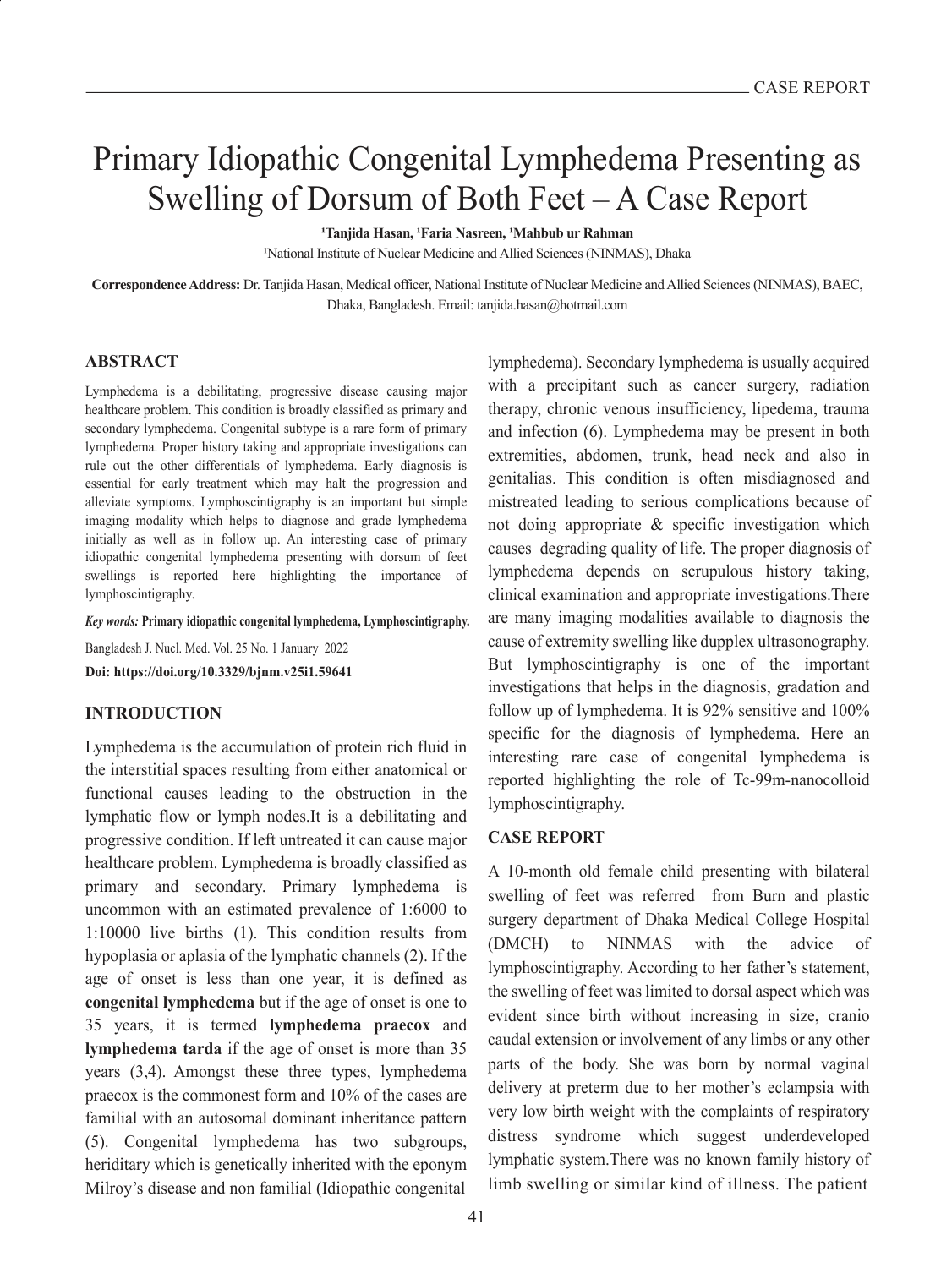showed no sign of pain during walking or standing. Affected individual had no history of diuretic administration or any surgical procedure for conditions causing pedal edema. Her physical examination revealed non- pitting, non-tender edema marked at the dorsum of the both feet (Figure 1). There was no clinical evidence of cardiac failure. She had no other dermatological stigmata like dermatitis of the edematous skin, cellulitis, excoriation

or any other dysmorphic features. Her nails were normal. There was no evidence of infection.

Different investigations was done by the patient to diagnose the cause of swelling. But no investigation gives specific information about lymphedema except Tc-99m-nanocolloid lymphoscintigraphy. Lymphoscintigraphy shows complete lymphatic obstruction (Grade IV) in this patient who came with swelling of dorsum of both feet only.

| S/L | Investigation                                    | <b>Findings</b>                                                                                                                                                                                                                                                                                             | <b>Excluded differential</b><br>diagnosis/remarks                             |
|-----|--------------------------------------------------|-------------------------------------------------------------------------------------------------------------------------------------------------------------------------------------------------------------------------------------------------------------------------------------------------------------|-------------------------------------------------------------------------------|
| 1.  | Biochemical test with urine<br>analysis          | All reports are normal                                                                                                                                                                                                                                                                                      | Hepato-renal etiologies and<br>proteinuria                                    |
| 2.  | Complement fixation test (CFT)<br>for filariasis | Negative                                                                                                                                                                                                                                                                                                    | Filariasis                                                                    |
| 3.  | Ultrasonography of whole abdomen                 | Normal findings                                                                                                                                                                                                                                                                                             | Any obstructive lesion                                                        |
| 4.  | Duplex ultrasonography of both<br>lower limbs    | Normal triphasic wave pattern in<br>the arteries<br>and no evidence of<br>thrombosis<br>bilateral<br>except<br>subcutaneous thin walled cystic<br>lesions having thick debris<br>within on the dorsum of both feet.                                                                                         | Deep vein thrombosis or arterio-<br>venous fistula                            |
| 5.  | Lymphoscintigraphy<br>with-<br>Tc99m-nanocolloid | Non visualization of lymphatic<br>channels and lymph nodes with no<br>ascent of radiotracer into the<br>lymphatic vessels from injection<br>sites of both lower extremities in<br>early or delayed images up to 2<br>hours which represented complete<br>lymphatic obstruction<br>(Grade<br>IV) (Figure 2). | Lymphatic<br>obstruction<br><sup>is</sup><br>confirmed by this investigation. |

## **Table 1: Diagnostic work up algorithm of lymphedema**



**Figure 1: Patient's appearance at 10 months of age showing swelling of dorsum of both feet. There was no extension of swelling and no signs of macrodactyly.**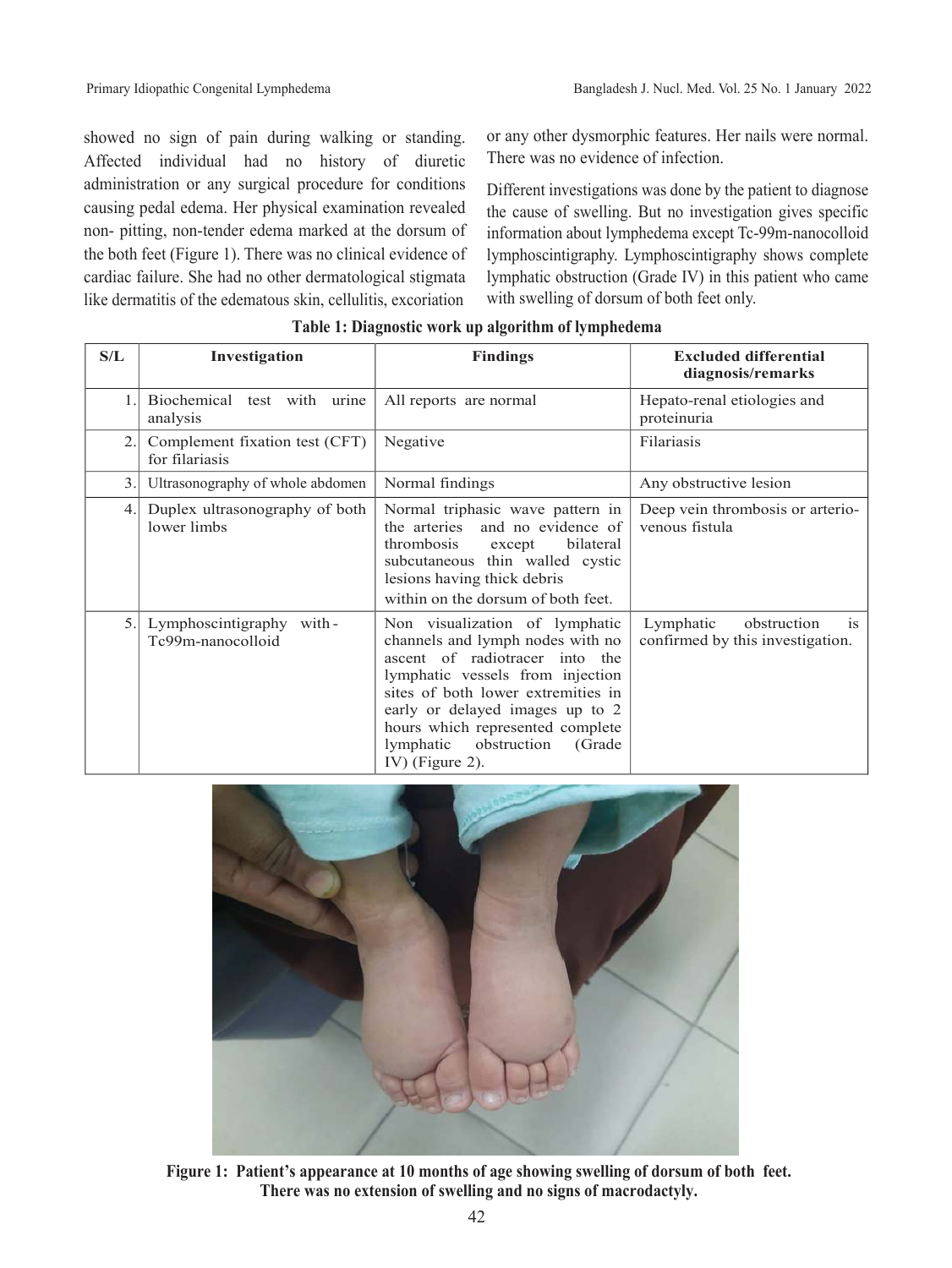

**Figure 2: Lymphoscintigraphic images at 2 hours after the injection of 99mTc-nano-colloid into the interdigital space of feet illustrates the absence of tracer uptake into the both inguinal nodes indicating lymphatic dysfunction. Radiotracer uptake in renal areas, bladder as well as in diaper is also seen in multiple views due to presence of free per technitate.**

The patient was managed conservatively and was advised regular follow-up. Conservative management included compression bandage, elevation of lower limbs for some particular time, manual foot massage along with skin care. The parents were advised to avoid prolong standing of the child. The lymphedema did not show any progression in the next three months of follow up.

### **DISCUSSION**

Among the variants of primary lymphedema, congenital lymphedema is quite rare. This was a case of a 10-month old child having no family history of lymphedema which suggested a case of idiopathic congenital lymphedema. However, for further confirmation genetic analysis (genetic mutation study eg. FOXC2, FLT4, VEGFR3) was not possible due to unavailability and cost constraint. In case of primary lymphedema, females are affected two to ten-fold more than males (7) which was concordant with this case. Congenital lymphedema usually involves one or both lower limbs but can also involve upper limbs and even face. Due to relative lack

of fibrosis, greater amounts of edema form in comparison to secondary lymphedema. In this case the child presented only with swelling of dorsum of both feet with non-pitting edema. Scrupulous history taking and investigations helped to rule out the differentials of lymphedema. Lipedema is one of the important differentials of primary lymphedema and is frequently misdiagnosed as lymphedema. However, in lipedema the feet are spared from swelling.

As primary lymphedema is quite rare, till now around 200 cases have been reported. In our institute two cases have been reported yet. Begum et al reported a case of idiopathic congenital lymphedema where there was involvement of unilateral lower limb, both hands with swelling of one side of face (8). Parveen et al. did a retrospective study of 51 patients suffering from lymphedema referred to NINMAS, Dhaka and found only one case of primary lymphedema (9). Radionuclide scintigraphy is one of the simple but important imaging modalities to rule out lymphedema as a cause of leg swelling.